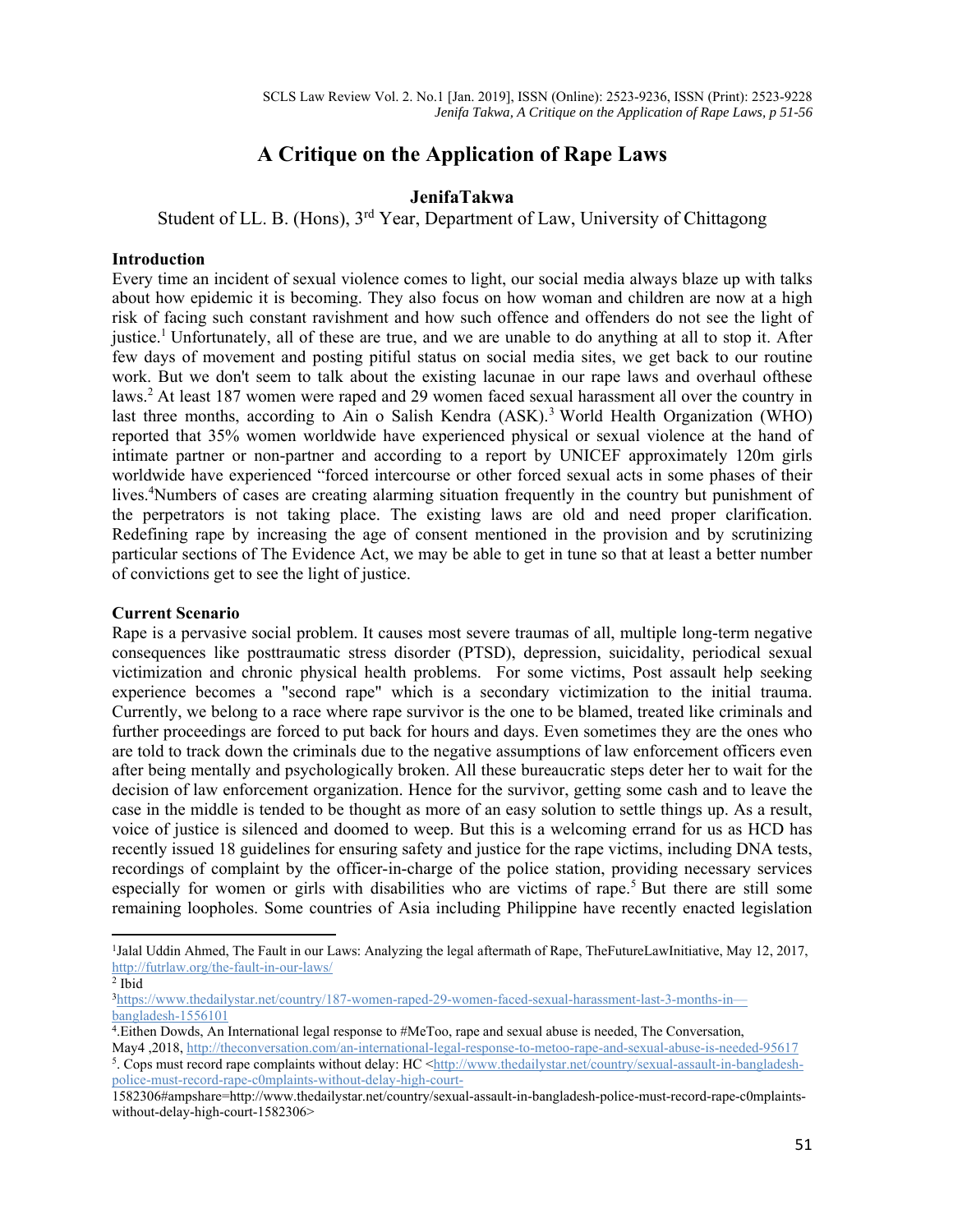redefining rape and commanding state assistance to the victims. In the meantime, victims in our country are still treated negligently by having blatant vagueness in investigating process.<sup>6</sup> Bangladesh ensures women's participation in its society which is unthinkable in other Muslim majority countries.<sup>7</sup>But still evident official statistics and daily news of violence in media outlets reveals that combating sexual violence is a far cry in our present society.

## **Constitutional Safeguards against Sexual Violence**

First of all, our constitution has safeguards and legal protections for women. The constitution promises a secular and socialist society free from oppression "in which the rule of law, fundamental human rights, freedom, equality and justice, political, economic and social rights will be secured for all citizens."<sup>8</sup> Article 28(1) state that the state shall not show discrimination among citizens on the basis of religion, race, caste, sex or place of birth.<sup>9</sup> It sets out the equal rights of women and men in all spheres of the state and public life.<sup>10</sup> Article 27 of the constitution declares every citizen is equal before law and will get equal protection of law which really is a very broad concept in a Muslim majority country like Bangladesh.<sup>11</sup>Article 29promises to give equal opportunity to all. Provisions for women empowerment and equal rights are only secured here but there are no article stating about the protection of women from oppression and their safety in public life. Though having shortcomings existing laws regarding rape are adequate in Bangladesh. But as constitution is the 'fundamental' and 'highest law' of the state and any other law repugnant to constitution are void, there should be strong statutory principles stating protection of women from oppression and ensuring their safety in public life. Though article 31 provides right to protection, the actual scenario speaks something else. Only few cases of sexual violence see conviction, according to court and prosecution sources.

## **Sexual violence legislation: Bangladesh**

Apart from constitutional safeties, Bangladesh is signatory of various treaties and conventions regarding sexual violence and numerous legislations are also prevalent here.

Punishments for acts of sexual violence are guided by the country's Penal code of 1860which proposes punishment of up to 10 years and fines and if the woman raped is his wife and is under twelve years of age, the punishment would be up to two years of imprisonment or fine or both.<sup>12</sup>Though this term is erratic with its shortcomings for not having anything to say about marital rape and attaining spontaneous consent on the part of the accused.

The Prevention of Oppression against Women and Children Act  $2000^{13}$  which is called

https://www.google.com/url?sa=t&source=web&rct=j&url=https://www.who.int/violence\_injury\_prevention/violence/world \_report/en/full\_en.pdf&ved=2ahUKEwjR4\_6UvtngAhWYSH0KHSwKCR0QFjABegQIBxAB&usg=AOvVaw2ymgMO8A<br>JXZxs\_ccjdvsZK&cshid=1551188170331, Page 150, April 1 1999

<sup>7</sup> Bettina Wassener, Success in a land known for disasters, N.Y. Times, April 09.2012<br>http://www.nytimes.com/2012/04/10/world/asia/success-in-a-land-known-for-disasters.html.

<sup>6</sup>WORLD REPORT ON VIOLENCE AND HEALTH.Chapter 6. SEXUAL VIOLENCE *See at* chap6.pdf ,

 $\frac{8}{3}$  Article 28(1), 27 The Constitution of the people's republic of Bangladesh , Nov.4,1972, *available at* http://bdlaws.minlaw.gov.bd/sections\_detail.php?id=367&sections\_id=24547.<br><sup>9</sup>ibid.

<sup>&</sup>lt;sup>10</sup>ibid. Art.28(2).<br><sup>11</sup>ibId. art 27<br><sup>12</sup> Section 376, THE PENAL CODE,1860

<sup>&</sup>lt;sup>13</sup>RokeyaRahaman, CEDAW must be fully ratified, The ProthomAlo, 1<sup>th</sup>March 2017, *available at* http://en.prothomalo.com/opinion/news/141791/CEDAW-must-be-fully-ratified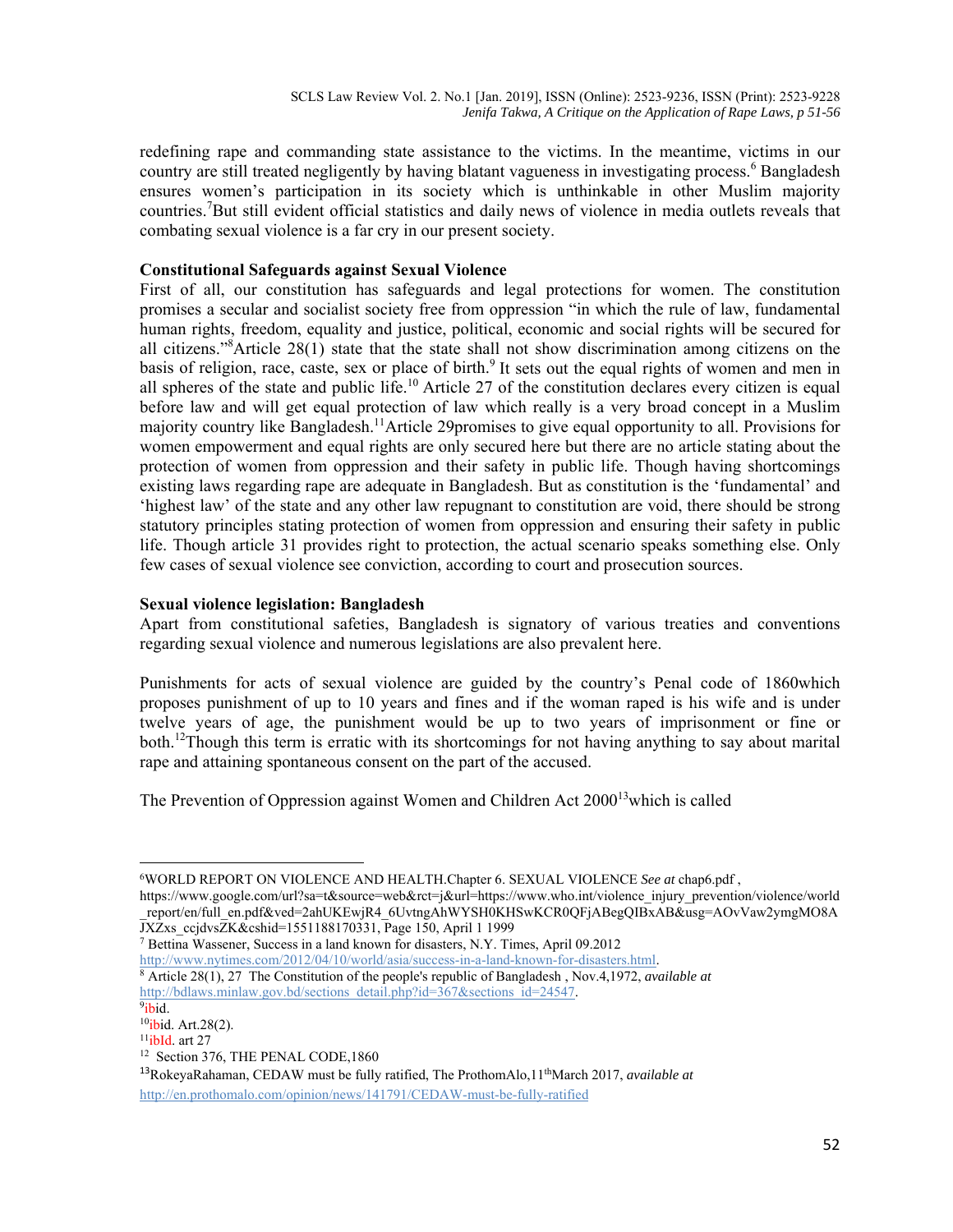Nari-O-Shishu Nirjaton Domon Ain provides various types of protection to the victim. But this also doesn't give us a conclusive definition of rape and makes 'forceful sexual intercourse' essential for defining rape.

Bangladesh ratified the Convention on the Elimination of All Forms of Discrimination against Women (CEDAW) in 1984 concerning on four articles. In 1997 it withdrew its reservation on two articles while the reservation on other two remained. But it has been 33 years since the ratification took place, still the struggle against violence and discrimination has not seen a great success. Still the four ratified articles are not implemented properly let alone the full implementation of CEDAW. 14

The latest Domestic Violence (Prevention and Protection) Act of 2010provides various types of protection for women. Under the protection of this Act abused women shall get shelter, medical facilities and sometimes compensation as per order of the court. The number of cases filed under DVPP Act is slow at the outset. Lawyers don't feel like fighting for these cases as those are not profitable. 15 Simplifying legal definitions, along with reforming the terms, conditions and punishments for breach of community services can be suggested for the progress.

These laws and conventions are somehow directly related to the violence against women and some are indirectly related. But overall these are conducive to upholding the rights and privileges of women.

## **Controversial Factors Assisting Perpetrators Get Acquittal:**

## *Scrutinizing the term "Consent"*

One of the crucial existing lacunae is the definition of rape. In rape trails, the focus is basically on who perpetrated the crime or if the penetration happened or not<sup>16</sup>. But no one has to say whether the act was consensual. This is erratic! Legal definition of what attitude or behavior constitutes sexual assault is quite clear. But there's still remained confusion about what consent means. This is an unequivocal voluntary agreement by a person engaging in sexual activities.<sup>17</sup> Under Canadian laws, the convicted cannot subjectively believe there was consent; he must demonstrate his reasonable belief in the consent for which he determines to do the same.<sup>18</sup>This Canadian standard seems to be praiseworthy and should be for us to follow. An unambiguous, purposive and affirmative notion of consent which at least deter the prosecution authority not to relay on myths. In Sweden, they are voting for the change of their rape laws, backed by its prime minister that will shift the burden of proof to the accused<sup>19</sup>. The change would need a spontaneous consent to be given before the contact occurs. And the accused need to prove they attained this. Moreover, "Yes means Yes" approach is taken as an unambiguous and affirmative standard of consent but "No means No" approach is not considered in the same way. This approach faces criticism and requires a physical resistance too instead of having an unequivocal oral resistance on the part of the victim. We should not rely on such archaic standards where we know in most cases victims might not be in a position for physical resistance. Hence, the burden on victim makes them responsible to prove resistance on their part.

<sup>14</sup> Ibid

<sup>&</sup>lt;sup>15</sup> Afrose Jahan Chaity, Domestic Violence Act Needs More Implementation, DhakaTribune,

November 30th, 2016 <http://www.dhakatribune.com/bangladesh/2016/11/30/speakers-domestic-violence-act-2010needs-implement>

<sup>&</sup>lt;sup>16</sup> Cara McGoogan, What can we learn from other countries when it comes to rape convictions? Lifestyle>Women, 22 December,2017 http://www.telegraph.co.uk/women/life/can-learn-countries-comes-rape-convictions/

<sup>&</sup>lt;sup>17</sup> Psymhe Wadud, Clarity of 'consent' in rape law, TheDailyStar, July 4,2017, http://www.thedailystar.net/law-ourrights/clarity-consent-rape-law-1427827

<sup>18</sup> Ibid

<sup>&</sup>lt;sup>19</sup> Supra note 16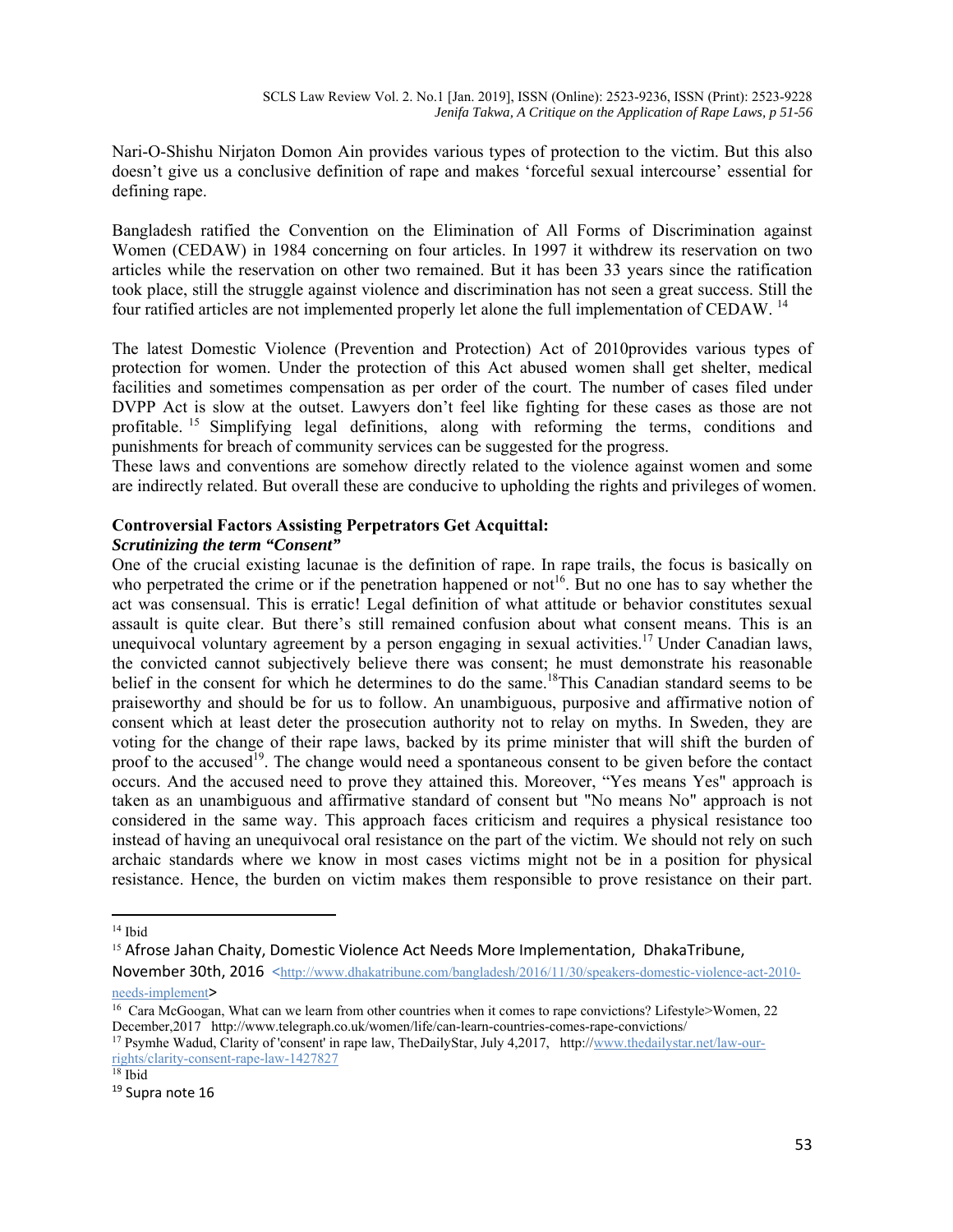Basically, in patriarchal society like us this is also a trick that criticizing "No means No" rape laws is a conscious effort of keeping Martial rape outstanding.<sup>20</sup> Introducing marital rape laws seem to be utopian where existing law is hundred years old, not defining about 'Consent' clearly. The Penal Code of 1860 along with the Prevention of Oppression against Women and Children Act 2000 don't give us a conclusive definition of rape and make the penile penetration essential to commit offense. But in 2013, in India a special committee defined rape within broader amplitude, under the title of sexual offence. This amendment has brought various non- penetrative acts within the ambit of the same head of sexual offence.<sup>21</sup>

Impeaching Prosecutrix andScrutinizing Our Evidence Act: Section 155(4) of the Evidence Act, 1872 states that "*when a man is prosecuted for rape or an attempt to ravish, it may be shown that the Prosecutrix was of generally immoral character*." In the case, *State vs. Abdul Majid*, where a divorcee with one child got raped by a neighbor in her own house. The judgment read, "The plaintiff is habituated to sex, so it was not possible to obtain any evidence of rape. The victim is of immoral character and involved in different unsocial and unethical activities". So, the accused got acquitted. Also in the case *State* vs*Sri Pintu Pal,* filed in 2010 under the Women and Child Repression Prevention Act 2000, the accused was acquitted as the complainant was a domestic help and considered to be of "easy virtue".<sup>22</sup>First of all, a woman's character and history of her past have nothing to do with the determination of consent which basically enables the perpetrator to go scot free. Secondly, it switches the spotlight on victim from the accused. The chances of victim shaming in crimes become easy then. The rapist, the defense lawyer and the society take a chance to prove the victim had prior consensual sexual relations. Thirdly, the section in its sense can also be illustrated that 'chaste' women can be raped only. Does that mean woman who is of "questionable morals" does not need to give any authorization?<sup>23</sup>

*Role of Public Prosecutor (PP) in Not Depending Solely on Medical Report*:Most of the time the accused escape punishment for the sole dependency of the court on medical report. Medical report is crucial to prove or disprove a case but this is not all in all to be solely depended.<sup>24</sup>For instance, if a mother of two children got raped, even after prompt medical examination would probably fail getting the sign of "forceful sexual intercourse" stated as rape in the Penal Code, which was later adopted in the Women and Children Repression Prevention Act 2000. In such circumstance, it is the legal discernment of the PP to make the court believe on victim's account with other probable circumstantial evidences and social and legal aspects. Supreme Court advocate KhurshidAlam disagrees with the view that without medical evidence rape cannot be proved in the court.<sup>25</sup> In the alleged hearing of Bananirape case also, thevictimsclaimed that they were invited as guest at 'Rain tree hotel'. So, neither the alleged rapist was a stranger nor did the victims showed up there unwillingly.<sup>26</sup> These two things" non-stranger" "willingly gone there" may create problems for the victims to get justice under the present legal framework. So, here also, this is the accountability of the PP to prove the case with his legal acumen considering relatable facts.

https://www.google.com/amp/s/www.thedailystar.net/city/evidence-act-too-chaste-prosecute-rapists-1235023%3famp

 $20$  supra 17

 $21$  Ibid

<sup>&</sup>lt;sup>22</sup> Evidence Act too chaste for prosecuting rapists, thedailystar.net, june  $6, 2016$ ,

<sup>&</sup>lt;sup>23</sup>. Sairana Ahsan, Only the "Chaste" are Raped in Bangladesh, Share-net Bangladesh, june 27, 2016, https://www.sharenetbangladesh.org/only-the-chaste-are-raped-in-bangladesh

<sup>24</sup>.BishakhaDevnath, Many rapists escape thru' loopholes, The Daily Star, March 30, 2018  $\frac{\text{thttp://www.thedailystar.net/frontpage/many-rapists-escape-thru-loopholes-1555585}}{25}$ 

<sup>26</sup> Supra note 17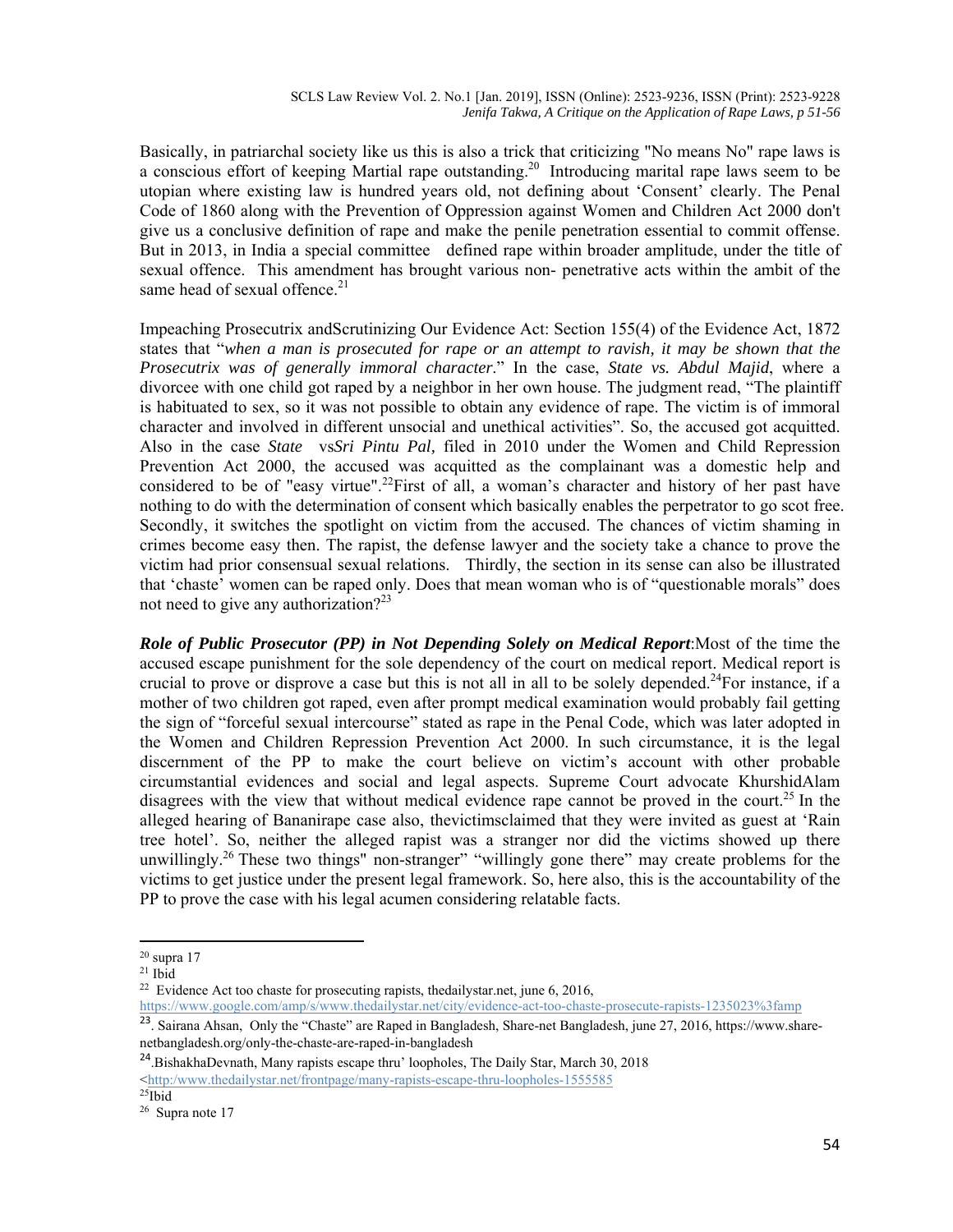## *Age of Consent*

Amidst of many debates about not getting justice in terms of rape prosecution, it is noted that how rarely critics have mentioned the legal age in which an individual of Bangladesh is considered to be mature enough to give consent. According to Bangladesh's Penal Code the age of consent is only 14. It's the low average age of consent which is considered to be the bigger concern. Such ambiguous law raises difficulties in terms of proving childrape and marital rape. Because children of 14-year-old don't attain such maturity to be free and to be able to decide private matters for themselves. But the section 375 of the Penal Code defined statutory rape as "with or without her consent, when she is less than 14 years of age". 27Also, in exception of section 375 it made sexual intercourse (whether forcible or not) between spouse legal, if the wife not being under 13 years of age.<sup>28</sup> This is such an egregious provision providing for marriage as a defense of rape. But British Parliamentarians quickly won overby raising the age of consent in the UK to 16, though it took until 1991 for English Law to make such marriage a crime.<sup>29</sup>

*Sloppy Work by Investigation Officer (IO)*: In a rape case, investigation is the foremost part of the legal procedure. All evidence should be collected sincerely and meticulously otherwise any mistake by investigation officer can make the accused get acquittal. And there would not be any way to re-do it because by that time evidences might have been destroyed. In recent research on judgments of murder cases, the Police Bureau of Investigation (PBI) found that the perpetrators escaped in 123 cases.30 This clearly indicates how negligently rape charges are being investigated.

*Social Media Protests Need Legal Attention*: Over the past few years there has been mass solidarity against sexual abuse all over the world. Like #MeToo and #TimesUp in Hollywood, #IBelieveHer in Northern Ireland and #Cuentalo in Spain.<sup>31</sup>Women from all over the world arranging virtual protests, sharing their stories manifesting age old despondency. Hence legal and institutional response to such mass mobilization is a hard-core need. This will not solve all problems associated with crime. But it might go some way to assume how many sexual abuse incidents go untouched and to persuade other women not to hold their tongue in terms of violence.

## **Conclusion**

Over and above, sexual violence is an invasion on human body and a violation of bodily probity. The existing statutory standards of proving rape falls short of being in tune as well asis unable to ensure the constitutional rights of a woman. We need effective overhaul of The Penal Code and legislative concerns to deal this. I have already addressed prevalent legislations, legal system and their loopholes combating sexual abuse in Bangladesh. In my observations and findings, there are some recommendations that might help to reduce the number of victimizations of sexual violence and get offender under punishment:

- $\triangleright$  The Government needs to establish a monitoring cell under Ministry of Women and Child Affairs to take quick legal action against the perpetrators.<sup>32</sup>
- Section 155(4) and 146(3) of Evidence Act, which authorizes the court to question on the immoral character of the Prosecutrix, need an overhaul.
- $\triangleright$  The concerned authorities should rethink about the definition of rape including specific clear actions which demonstrate 'consent'.

<sup>27</sup>Supra note 12

 $28$  Ibid

<sup>&</sup>lt;sup>29</sup> Niaz Alam, Does Bangladesh Have Age of Consent? Dhaka Tribune, 11<sup>th</sup> March2017, *Available at* http://www.dhakatribune.com/opinion/op-ed/2017/03/11/bangladesh-age-consent

<sup>30</sup> Supra Note 24

<sup>&</sup>lt;sup>31</sup> Supra note, 4

 $32$  Supra Note 16